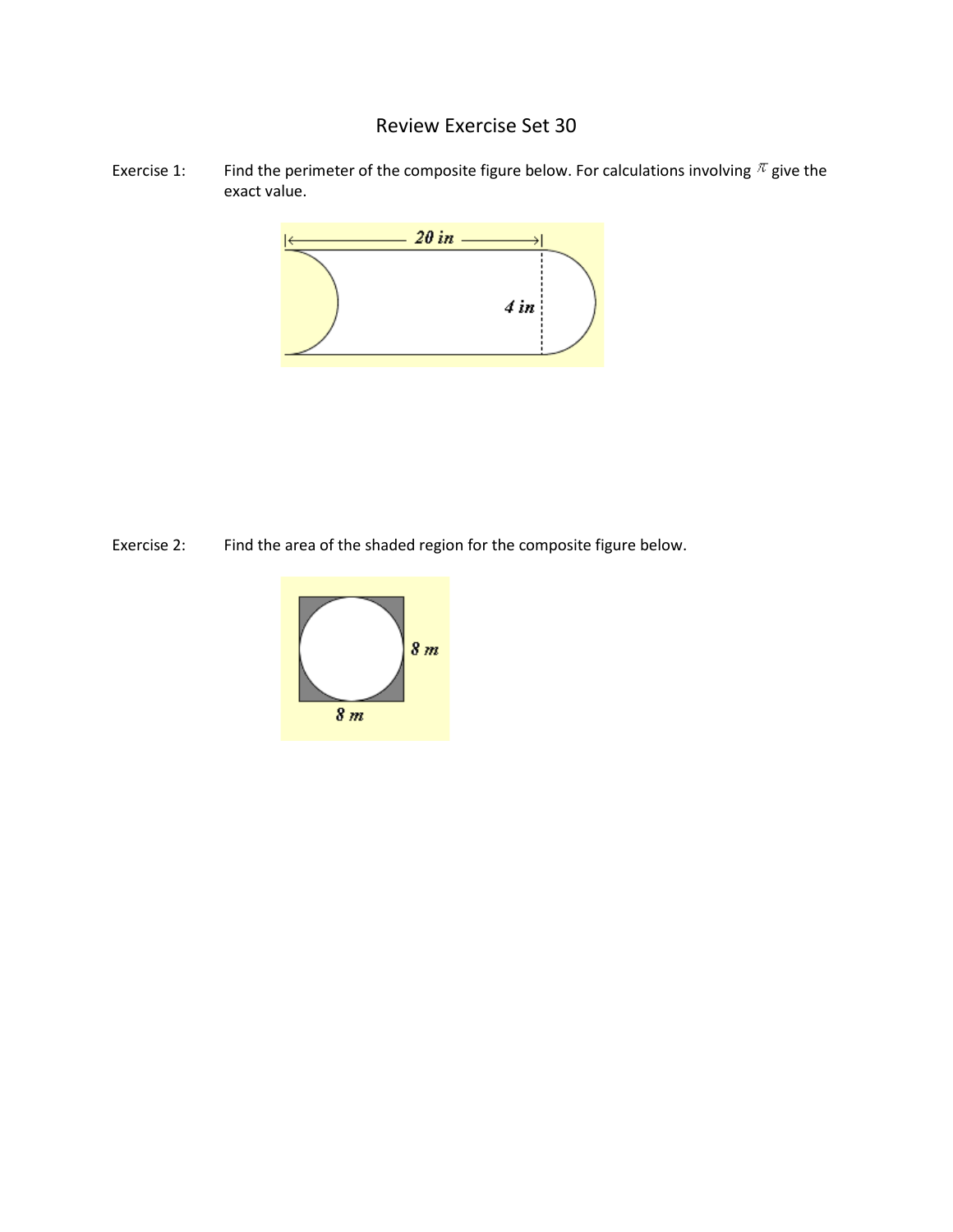Exercise 3: Find the volume of the composite figure shown below.



Exercise 4: Find the surface area of the composite figure in Exercise 3.

Exercise 5: Find the area of the composite figure.

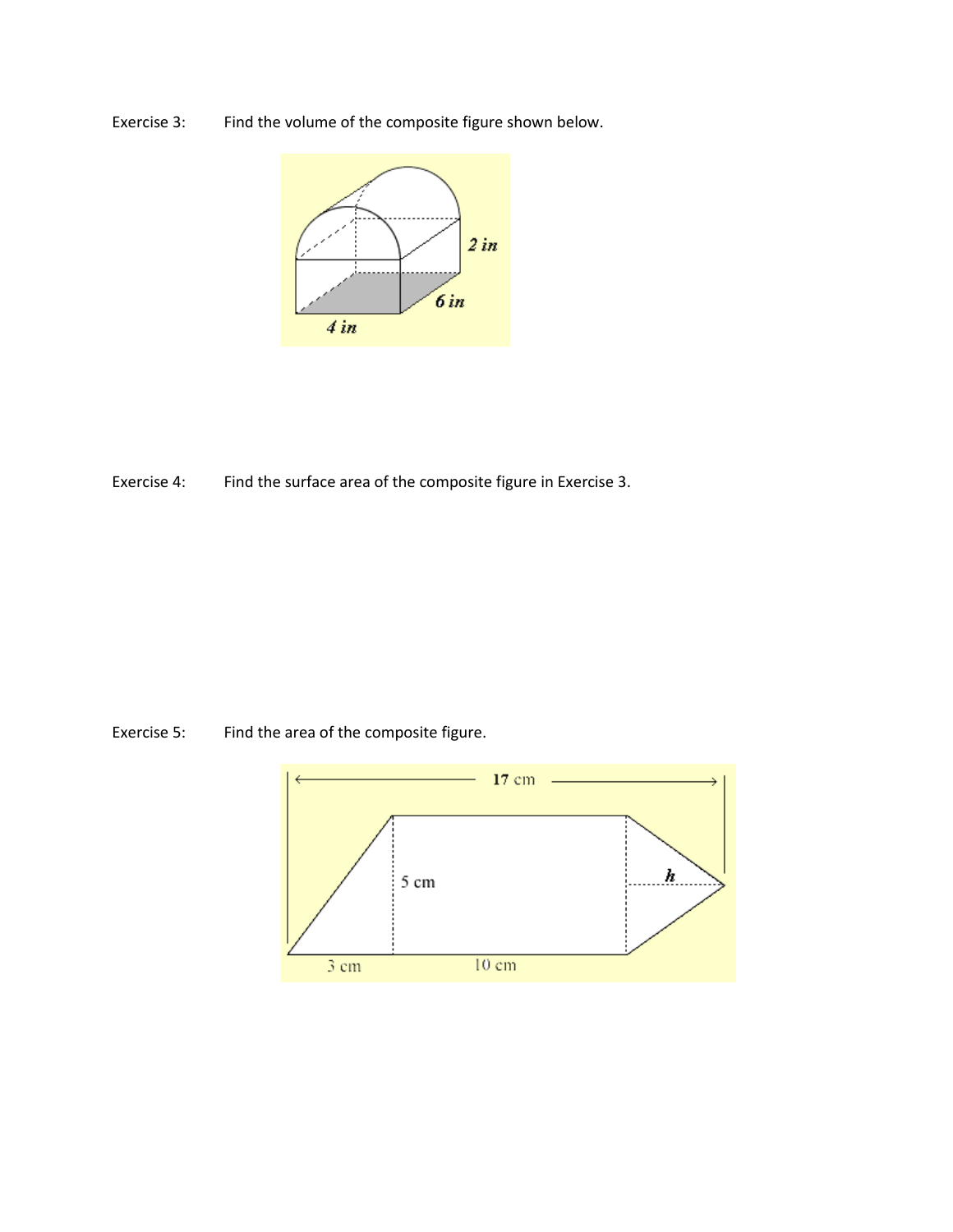## Review Exercise Set 30 Answer Key

Exercise 1: Find the perimeter of the composite figure below. For calculations involving  $\pi$  give the exact value.



The semicircle at the right-end of the figure could be moved to the left-end to make the figure a rectangle, whose perimeter would then be twice the length plus twice the width.

 $P = 2L + 2W$ 

Substitute in the known values for the length and width and evaluate.

 $P = 2(20 in) + 2(4 in)$  $P = 40$  in  $+ 8$  in  $P = 48$  in

The perimeter of the composite figure is 48 inches.

Exercise 2: Find the area of the shaded region for the composite figure below.



To find the area of the shaded region we must find the area of the outer square and the area of in enclosed circle. The difference between these two areas will leave us with the area of the shaded region.

Area of square  $(A_s) = s^2$ Area of circle (A<sub>c</sub>) =  $\pi r^2$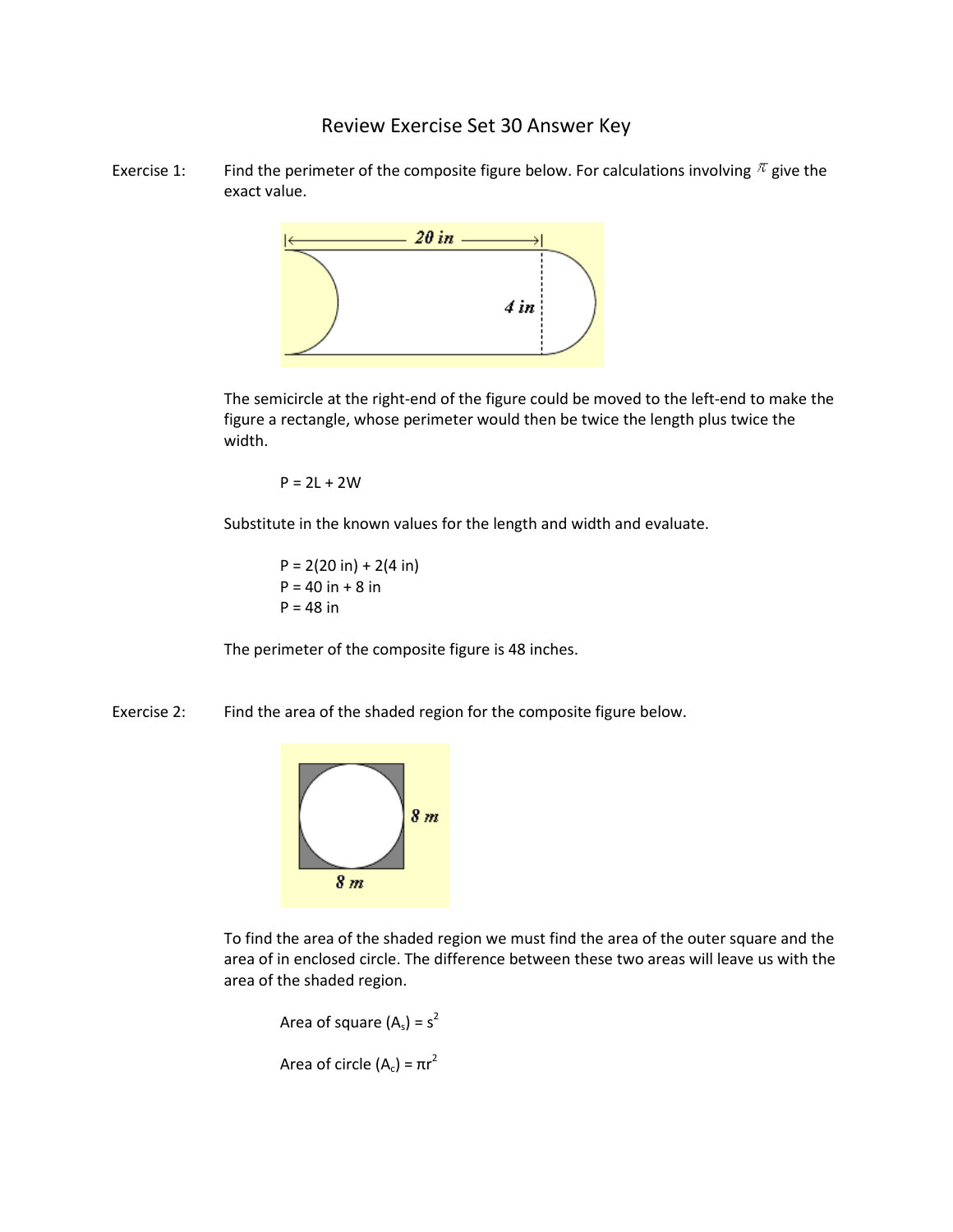Area of shaded region (A) =  $A_s - A_c$ Area of shaded region (A) =  $s^2$  -  $\pi r^2$ 

We know the length of the sides for the square but we need to find the radius of the circle. Since the circle is enclosed within the square the diameter of the circle is equal to the length of the sides of the square. Then taking half of the diameter will give us the radius.

$$
d = s
$$
  
\n
$$
r = \frac{1}{2} d
$$
  
\n
$$
r = \frac{1}{2} s
$$
  
\n
$$
r = \frac{1}{2} (8 m)
$$
  
\n
$$
r = 4 m
$$

Now we can substitute in the values for our variables and evaluate.

$$
A = s2 - \pi r2
$$
  
\n
$$
A = (8 \text{ m})2 - \pi (4 \text{ m})2
$$
  
\n
$$
A = (64 \text{ m}2) - \pi (16 \text{ m}2)
$$
  
\n
$$
A = 64 \text{ m}2 - 16\pi \text{ m}2
$$
  
\nor  
\n
$$
A \approx 64 - 16(3.14) \text{ m}2
$$
  
\n
$$
A \approx 64 - 50.24 \text{ m}2
$$
  
\n
$$
A \approx 13.76 \text{ m}2
$$

The exact area of the shaded region is 64 - 16π square meters which would be approximately 13.76 square meters.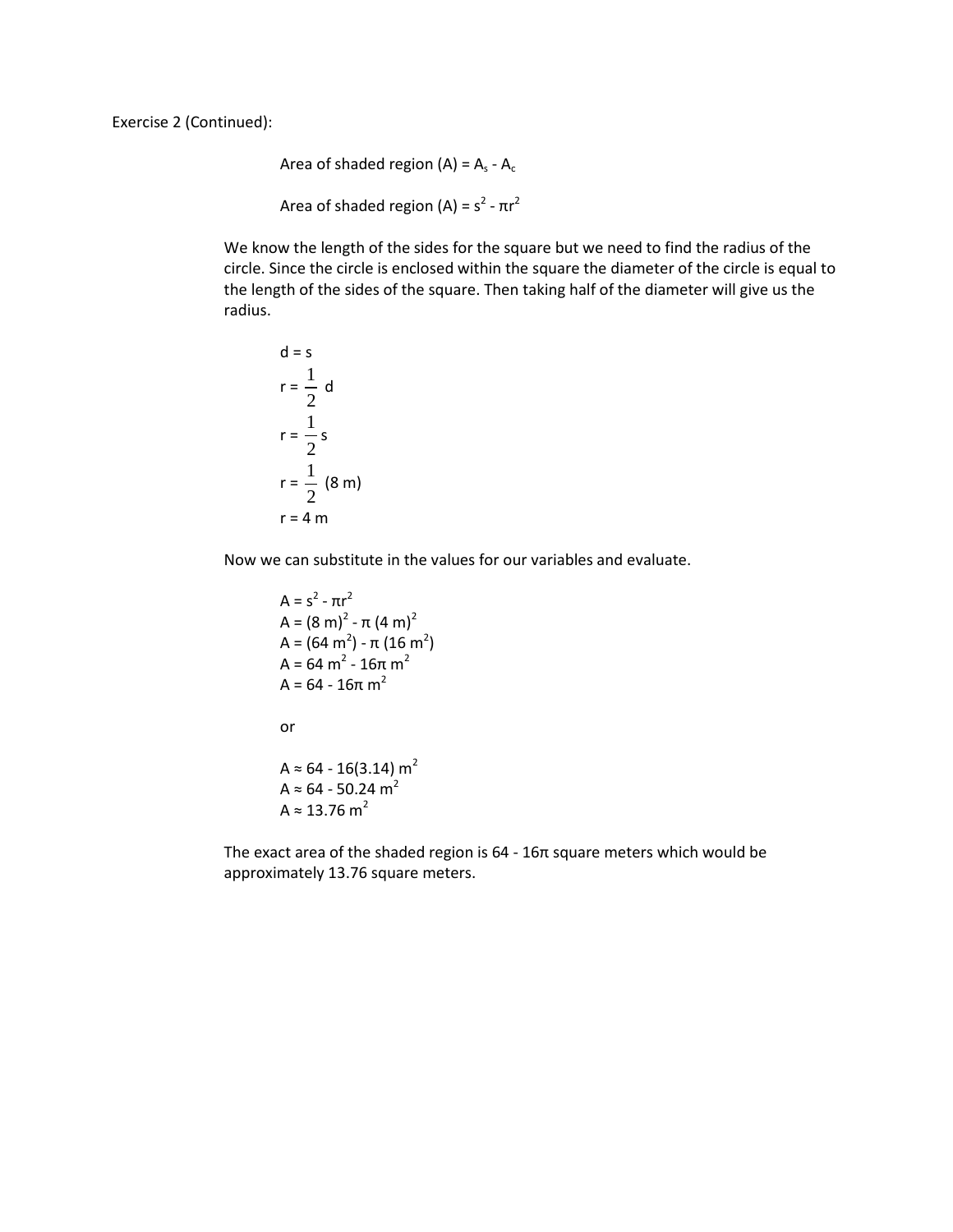Exercise 3: Find the volume of the composite figure shown below.



The composite figure consists of half of a right circular cylinder lying on top of a rectangular solid base. The volume of the composite figure would therefore be equal to the sum of the volume of the rectangular base plus half of the volume of a right circular cylinder. Since the cylinder is laying on top of the rectangular base its height would be equal to the length of the rectangular base.

Volume of rectangular base  $(V_r)$  = lwh

Volume of a semi right circular cylinder (V<sub>c</sub>) =  $\frac{1}{2}\pi r^2$ 2  $\pi r^2 h$ Volume of a semi right circular cylinder (V<sub>c</sub>) =  $\frac{1}{2}\pi r^2$  $\pi r^2 l$ 

2

Volume of composite figure (V) =  $V_r$  +  $V_c$ 

Volume of composite figure (V) = lwh + 
$$
\frac{1}{2}\pi r^2 l
$$

We know the values of all of our variables except for the radius. However, from the figure we can see that the diameter of the cylinder is equal to the width of the rectangular base (4 in). So the radius must be half of the width (2 in).

$$
d = w
$$
  
\n
$$
r = \frac{1}{2} d
$$
  
\n
$$
r = \frac{1}{2} w
$$
  
\n
$$
r = \frac{1}{2} (4 \text{ in})
$$
  
\n
$$
r = 2 \text{ in}
$$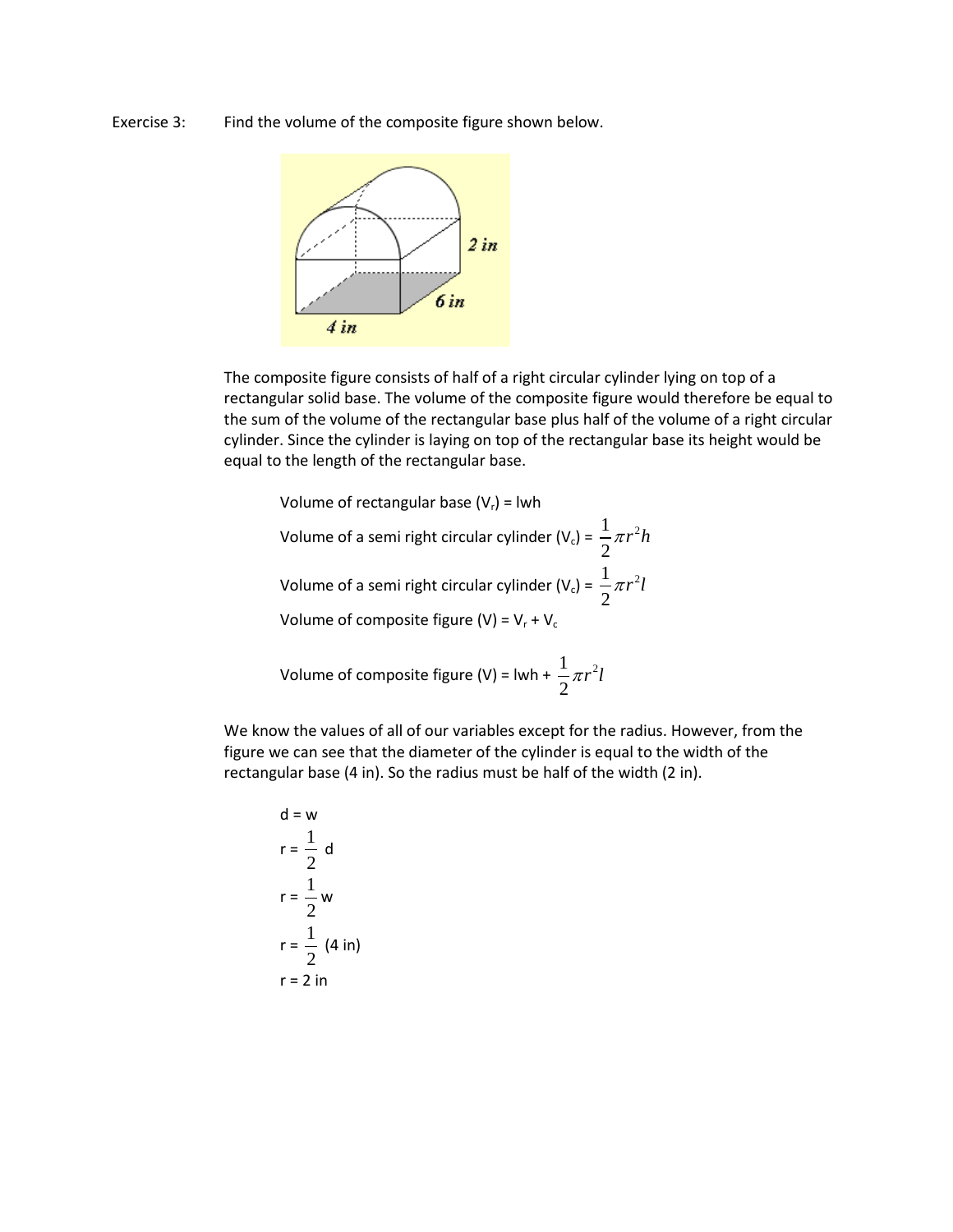Exercise 3 (Continued):

Now substitute the known values and evaluate.

$$
V = |wh + \frac{1}{2}\pi r^2 l
$$
  
\n
$$
V = (6 \text{ in})(4 \text{ in})(2 \text{ in}) + \frac{1}{2}\pi (2 \text{ in})^2(6 \text{ in})
$$
  
\n
$$
V = (24 \text{ in}^3) + \frac{1}{2}\pi (4 \text{ in}^2)(6 \text{ in})
$$
  
\n
$$
V = 24 \text{ in}^3 + 12\pi \text{ in}^3
$$
  
\n
$$
V = 24 + 12\pi \text{ in}^3
$$
  
\nor  
\n
$$
V \approx 24 + 12(3.14) \text{ in}^3
$$
  
\n
$$
V \approx 24 + 37.68 \text{ in}^3
$$
  
\n
$$
V \approx 61.68 \text{ in}^3
$$

The exact volume of the composite figure is  $24 + 12\pi$  cubic inches which would be approximately 61.68 cubic inches.

Exercise 4: Find the surface area of the composite figure in Exercise 3.

We would work this problem similar to exercise 3 in that we have the same geometric shapes but now we are looking for the surface area instead of the volume.

Starting with the base, the surface area of a rectangular solid is equal to twice the length times width plus twice the length times height plus twice the width times height.

 $SA = 2lw + 2lh + 2wh$ 

However, since the semi-cylinder is lying on top of the base we would not include the surface area of what would have been the top of the base (length times width) so we must subtract the area of the top from our surface area.

 $SA_r = 2lw + 2lh + 2wh - lw$  $SA_r = lw + 2lh + 2wh$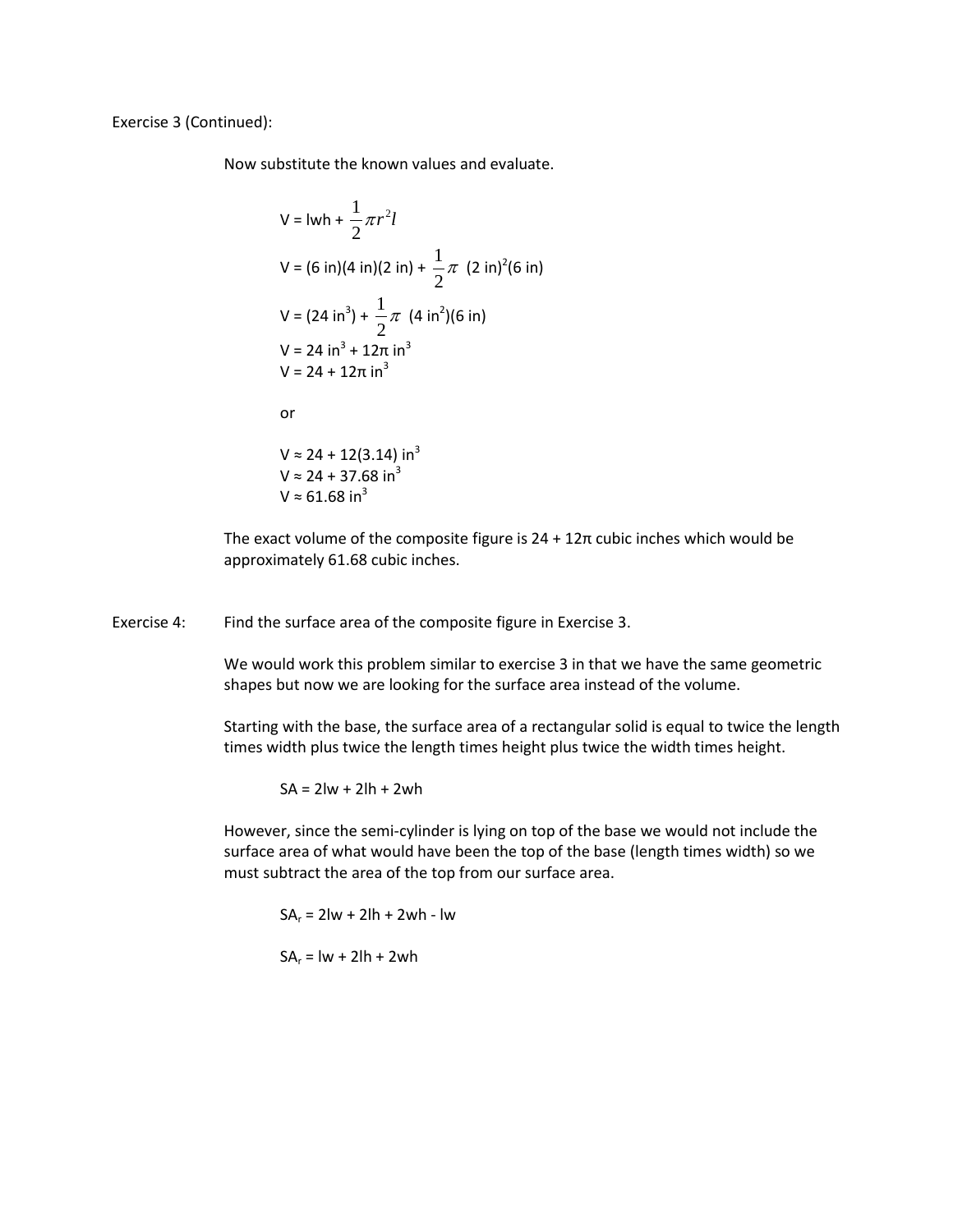Exercise 4 (Continued):

Now for the cylinder, the surface area of an entire right circular cylinder is equal to two pi times the radius squared plus two pi times the radius times the height. Since we have only half of the cylinder we would take half of the surface area and we will again replace the height with the length of the rectangular base.

$$
SA = 2\pi r^2 + 2\pi rh
$$

$$
SA_c = \frac{1}{2} (2\pi r^2 + 2\pi rl)
$$

$$
SA_c = \pi r^2 + \pi rl
$$

So now we can add our two surface area equations together to obtain the surface area for the composite figure.

$$
SA = SAr + SAc
$$
  

$$
SA = lw + 2lh + 2wh + \pi r^2 + \pi rl
$$

Now substitute the known values from exercise 3 and evaluate.

 $l = 6$  in,  $w = 4$  in,  $h = 2$  in, and  $r = 2$  in

```
SA = (6 \text{ in})(4 \text{ in}) + 2(6 \text{ in})(2 \text{ in}) + 2(4 \text{ in})(2 \text{ in}) + \pi (2 \text{ in})^2 + \pi (2 \text{ in})(6 \text{ in})SA = 24 in<sup>2</sup> + 24 in<sup>2</sup> + 16 in<sup>2</sup> + 4\pi in<sup>2</sup> + 12\pi in<sup>2</sup>
SA = 64 in<sup>2</sup> + 16π in<sup>2</sup>
SA = 64 + 16π in<sup>2</sup>
or
SA \approx 64 + 16(3.14) in<sup>2</sup>
SA \approx 64 + 50.24 in<sup>2</sup>
SA \approx 114.24 in<sup>2</sup>
```
The exact surface area of the composite figure is  $64 + 16\pi$  square inches or approximately 144.24 square inches.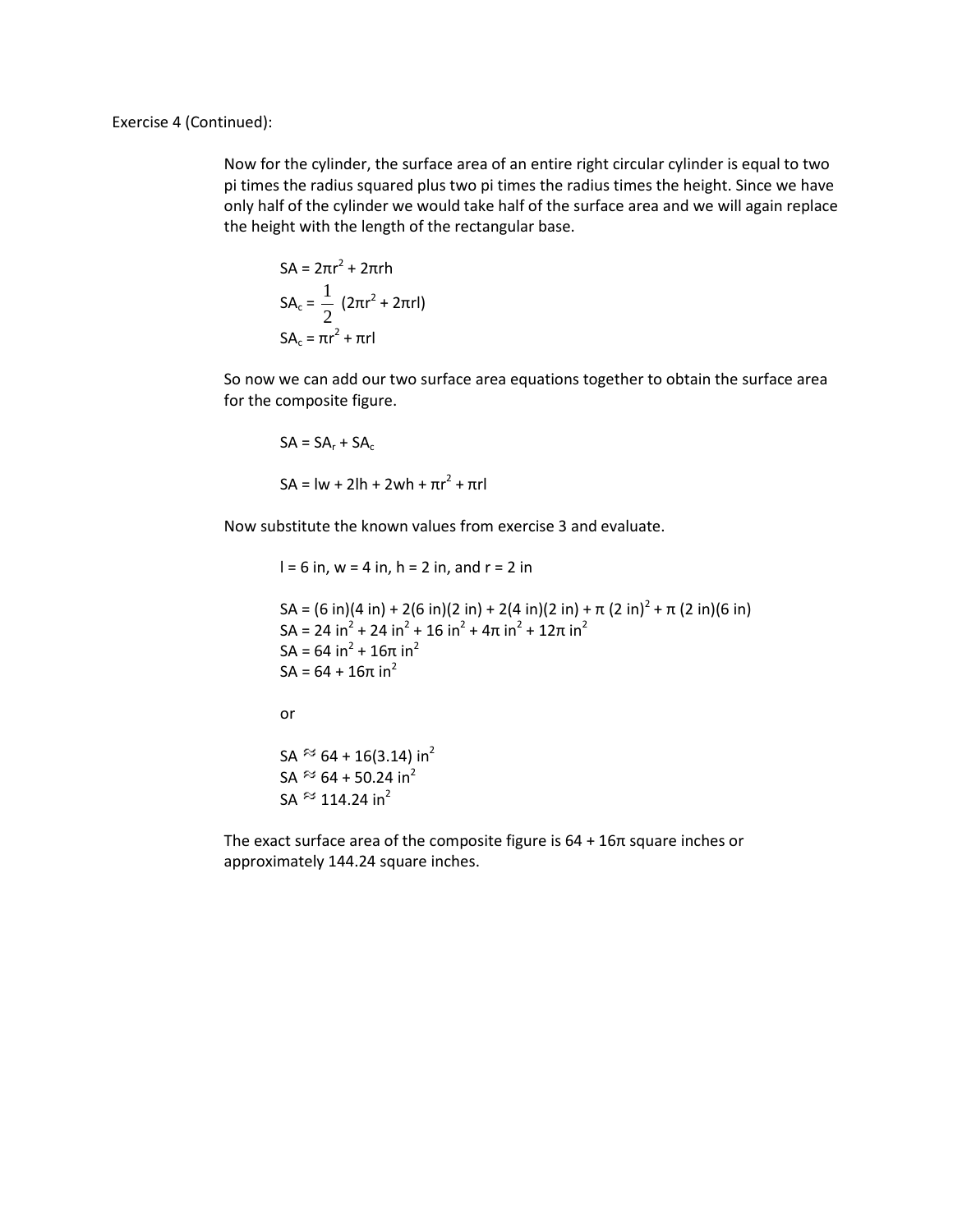Exercise 5: Find the area of the composite figure.



The composite figure shown above consists of three geometric shapes - two triangles with a rectangle in between them. So in order to find the area of the composite figure we must add up the areas of each individual figure.

Starting from the left, our first shape is a right triangle with a known base and height. The area would be equal to half of the base times height.

$$
A_1 = \frac{1}{2} bh
$$
  
\n
$$
A_1 = \frac{1}{2} (3 cm)(5 cm)
$$
  
\n
$$
A_1 = 7.5 cm^2
$$

The middle shape is the rectangle whose area would be the length times width. The values of the length and width are known so we can substitute them into our equation to find the area of the second shape.

$$
A_2 = lw
$$
  
\n $A_2 = (10 \text{ cm})(5 \text{ cm})$   
\n $A_2 = 50 \text{ cm}^2$ 

The third shape is an isosceles triangle with its base against the width of the rectangle. Therefore, the base would be the same as the width. In order to calculate the area of the triangle we need to know its height. The height of the triangle is not given to us directly but we can calculate it by taking the total length of the composite figure and subtract out the length and base of the other two figures.

```
b = width of rectangle = 5 cmh = total length - length of rectangle - base of right triangle
h = 17 cm - 10 cm - 3 cm
h = 4 cm
```